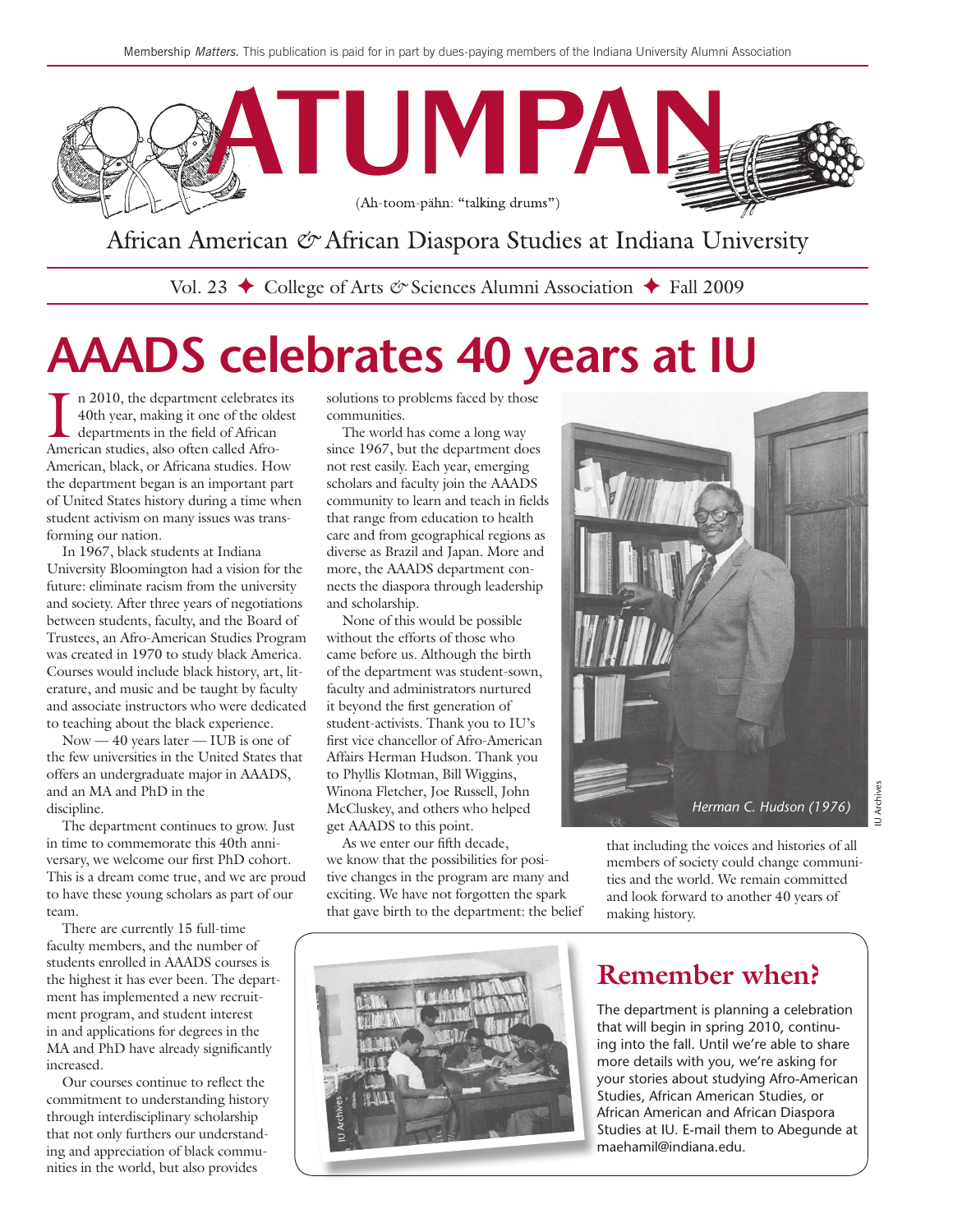### **Department News**

#### *From the chair*

# **A year of many firsts**

This is a year of many firsts for the department: the first PhD cohort, a new undergraduate club, a new faculty member whose many interests include gender, sexuality, and folklore, two new journals edited by AAADS faculty members, and the first year without Professor **John McCluskey**. In addition, we are celebrating the 40th anniversary of the founding of the department.

AAADS is proud of these and other achievements, but we know that such successes require collaboration and teamwork to sustain and expand. We know, just as **Herman C. Hudson** knew in 1970, that our survival depends on our continued ability to meet — and create — high standards of scholarship, teaching, and service.



*Grim*

Our new PhD program is only one of many ways we will accomplish this. The new program has two tracks, "Race, Representation, and Knowledge Systems" and "Power, Citizenship, and the States," both designed to encourage new research on topics ranging from black diasporic responses to social, political, and economic predicaments to race-making in forms of expressive culture and the production of knowledge.

The PhD and the dual MFA-MA in AAADS, implemented in 2008, have had a tremendous impact on the number of applications to the department. This confirms that we're moving in the right direction as we look to expand the interdisciplinary nature of the study of African American and African diaspora cultures.

Finally, you, our alumni and friends, sustain us. Throughout the year, many of you call or visit to share your successes with us. Through you, we remain connected to the true purpose of our work: putting theory into practice to improve our communities. We invite you, especially this year, to join us for department and university events. Also, don't hesitate to offer suggestions or to volunteer your expertise. Our scholarship and community service in the department can only be enriched by your experiences.

We look forward to a marvelous year, made all the more special by the new and wonderful things we will create together*.— Valerie Grim*

**For more news and program info visit: www.indiana.edu/~afroamer.**



Photo courtesy of Mary K. Huelsbeck, BFC/A.

# **Black Film Center/Archive's new home under construction**

The Black Film Center/Archive will move to a new home in early January 2010. Our new location will be in the Kent Cooper Room of the Wells Library, currently a construction site (pictured above).

The new BFC/A will include a conference room, seminar room, and quiet research room, as well as office spaces, an equipment room, and a climatecontrolled storage room. Posters from the BFC/A's collection will be exhibited throughout the archives and on the walls of the shared space outside.

#### **Student News**

In August, the department welcomed its first PhD cohort: **Maria E. Hamilton Abegunde** from Chicago/Brazil, **Katie Dieter** from Indiana, **Holly Mayne** from California, **Yukari Shinagawa** from Japan, and **Carmen Williams** from Arkansas; and the new MA cohort: **Malaika Baxa**, **Floyd Hobson**, and **Wideline Seraphin.** Welcome back to returning MA students **Shannon Caldwell**, **Adeyemi Doss**, **Heather Essex**, **Rafik Hasan**, **J. C. Henry**, **Caralee Jones, Michael Potts**, **Roberta Radovich**, **Shana Riddick**, and **Breon Tyler.** 

In October, **Cory Brodnax** successfully defended his thesis, "Economic Warfare: Contradiction and Underdevelopment in the System of Global Politics." **Bergis Jules** also successfully defended his thesis, "To Reclaim Their History: Caribbean Archivists and the Development of International Archival Standards."

On April 20, AAADS faculty and students gathered to honor a year of accomplishments. The following students were recognized: **Megan McQuire**, William Wiggins Award for Outstanding Associate Instructor; **Sara Farmer,**  Phyllis R. Klotman Award for Outstanding Thesis; **Steven Burke**, Phyllis R. Klotman Award for Outstanding Creative Thesis; **Rafi K. Hassan II**, Winona Fletcher Award for Outstanding Leadership; **Breon Tyler**, First Award Honoring an AAADS Graduate Mentor; **Shannon Caldwell**, Recognition of Excellence; **Carmen Lanos Williams**, finalist for the IU English Department's associate instructor award. Congratulations to our outstanding students!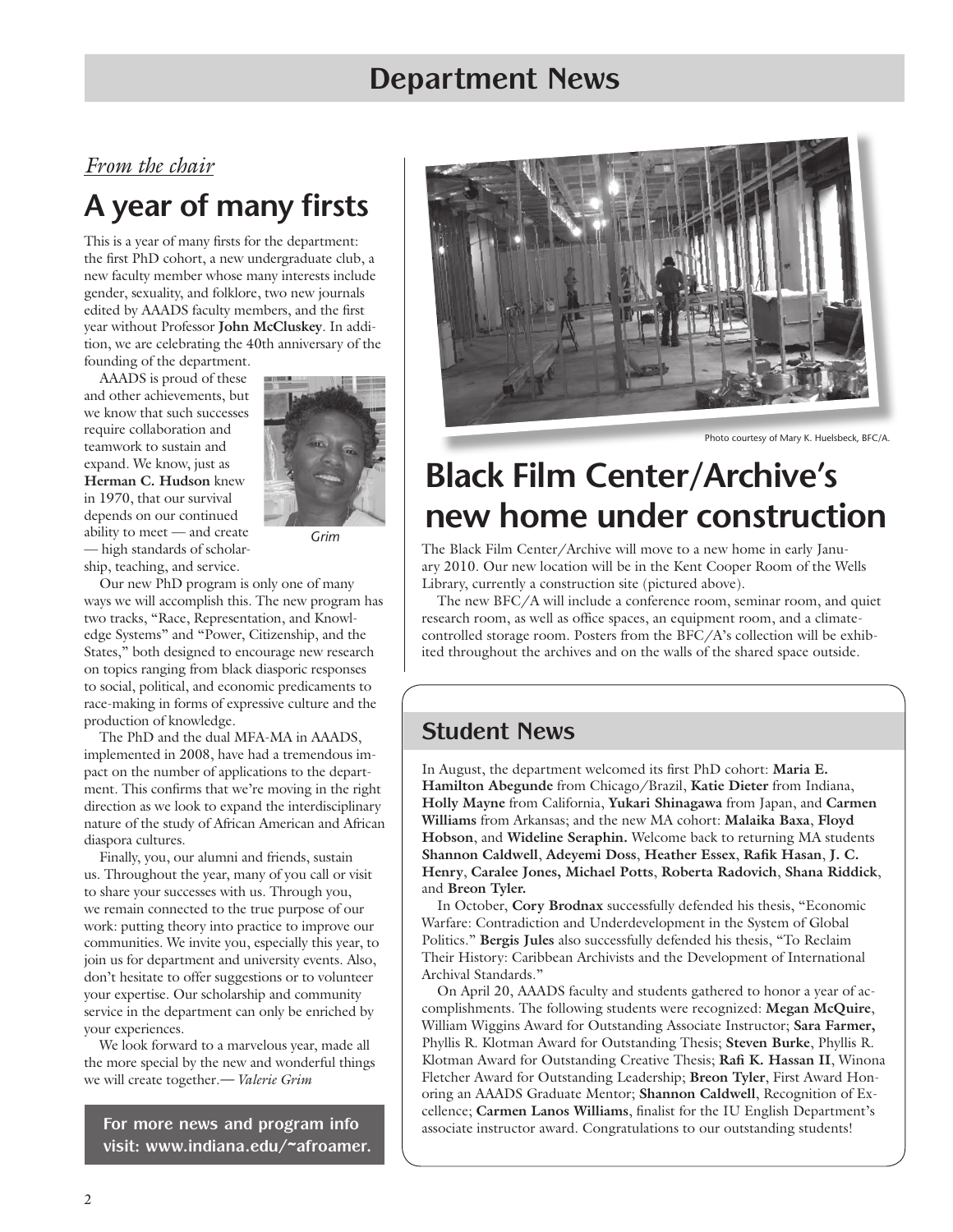## **Department News**

*Coming & going*



## **John McCluskey retires after 30 years of service**

On Sept. 19, AAADS honored the work and service of Professor **John McCluskey**, who retired after the academic year 2008–09. This was an awesome moment of memory and tribute. McCluskey, department chair from 1994 to 2000, had an important impact on the professional and personal lives of many faculty and students. Faculty members and staff from various departments and students from Bloomington and out-of-state joined the AAADS department at this surprise gala event. Toni Morrison, Nobel laureate and Pulitzer Prize- and Grammy Award-winner, sent a letter of congratulations. **April Smith**, who received her MA in AAADS, reached out to Morrison.

In the photo above, Chair Valerie Grim presents McCluskey with gifts from the department during the gala. Thank you to all for a wonderful afternoon.

# **New faculty member**

Welcome to new faculty member **LaMonda Horton-Stallings**. She received her PhD in English from Michigan State University in 2002. Her research and teaching interests include African American literature, gender and sexuality studies, cultural studies, and black folklore. Horton-Stallings has pub-



*Horton-Stallings*

lished essays in *Black Renaissance/Renaissance Noire*, *Obsidian III*, *Revista Canaria de Estudios Ingleses*, *CR: The New Centennial Review*, and more. She serves on the editorial board of *Proud Flesh: New Afrikan Journal of Culture, Politics, and Consciousness*. She is a Schomburg Scholar.

# **Fall 2009 AAADS events**

The department hosted or co-sponsored several events during the fall, many of which will continue throughout the school year.

• The **Annual Fall Reception**, for majors, minors, and students enrolled in AAADS courses was held on Sept. 16. In addition, the department launched the AAADS Undergraduate Club. Graduate students **Ade Doss**, **Holly Mayne**, **Carmen Williams**, and **Rafi K. Hasan II** will work with Professor **Frederick McElroy** to help mentor our majors, minors, and other interested students.

• The department sponsored a discussion of Spike Lee's *Do the Right Thing*, the first of three film discussions featured as part of Themester's **"(Re) Presenting Race in African American Film"** series, on Sept. 17.The following films were also shown as part of the series: *The Spook* 



*Professor Iris Rosa with students at the Annual Fall Reception, held Sept. 16.* 

*Who Sat by the Door* (Oct. 8) and *Nothing But A Man* (Nov. 12).

• Faculty and graduate students participated in **The Triennial Rural Women's Studies Conference**, co-chaired and hosted by Valerie Grim. AAADS and other IU departments, as well as programs from throughout the country, co-sponsored the conference. The program brought together scholars from Africa, Europe, Asia, Canada, the United States, and Mexico. Participants included researchers, policy analysts, activists, local growers and farmers, market managers, and others who presented papers on topics ranging from rural women's responses to voting rights to traditional healing.

• The department's annual **Brown Bag Lunch Seminars** began Oct. 14 with "A Positive Place for Kids," by **Heather Essex**. The Brown Bags are a forum through which faculty and students can present their work to peers. Please check the department Web site for information on upcoming seminars.

• **Valerie Grim** co-sponsored two conferences that were held at IUB: the "**Haitian Studies Association Conference**"(Nov. 12-14) and **"Reclaiming the Right to Rock: Black Experiences in Rock Music"** (Nov. 13-14).

• Planning for the **Herman C. Hudson Symposium**, "Bodies, Borders, and Resistance in the African Diaspora," is underway. Cynthia Perry, former U.S. Ambassador to Burundi and Sierra Leone, will be the keynote speaker. Find a call for papers and more information at: www.indiana.edu/~afroamer.

### *Stewart celebrates 35 years at IU*

On Sept. 11, **Melissa Stewart**, AAADS office manager and fiscal agent, celebrated 35 years of service to Indiana University. M39 was filled with great energy and excitement as Stewart's family, colleagues, and friends gathered to offer her thanks and gifts for her hard work and dedication. Thank you, Melissa, for all that you do!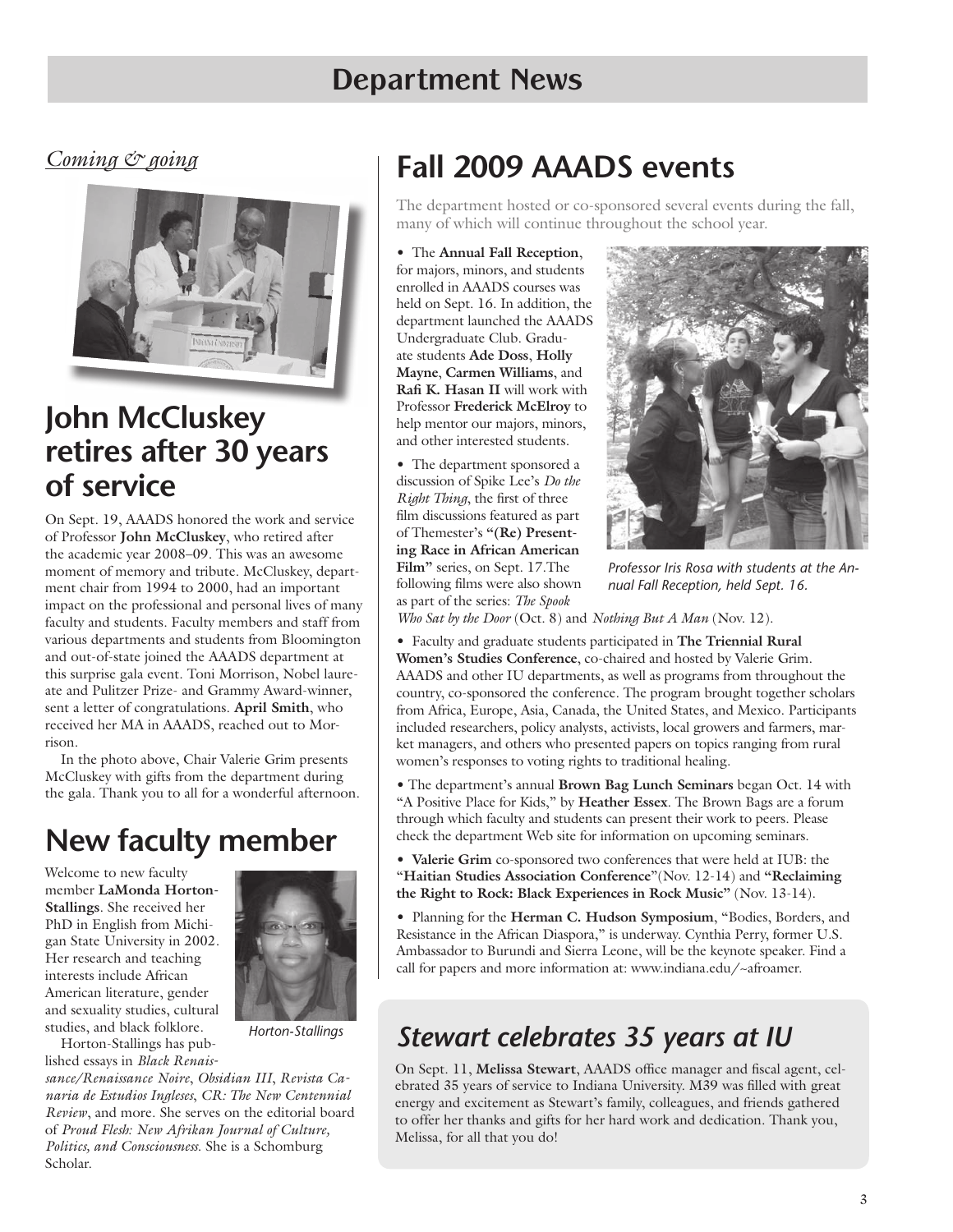#### **Faculty News**

Congratulations to our faculty members for their incredible scholarship and activism within the black diaspora communities.We've highlighted some of the good news here. For a complete list of new and upcoming works, visit: www.indiana.edu/~afroamer.

#### **Publications**

Associate Professor and Chair **Valerie Grim** edited *Rural Women, Families, and Children of Color in Global Communities*, a special spring 2009 issue of the *Journal of Black Women, Gender, and Families,* University of Illinois Press. Grim also wrote the following essays: "The Experiences of Rural Women, Children, and Families of Color in U.S. and Global Communities," in the *Journal of Black Women, Gender, and Families*: Spring; and "Our Stories of Mentoring and Guidance in a Higher Education and Student Affairs Program," with Kandace Hinton and Mary Howard-Hamilton, in *Standing on the Outside Looking In: Underrepresented Students' Experiences in Advanced-Degree Programs.* 

Professor **Michael Martin**, director of the Black Film Center/Archive, authored "Joseph Gaï Ramaka: 'I am not a filmmaker engagé. I am an ordinary citizen engagé,'" an article in Research in African Literatures (fall 2009); "'Podium for the truth?': Reading Slavery and the Neocolonial Project in the Historical Film Queimada! (Burn!) and Sankofa in Counterpoint," in Third Text, No. 101. He also interviewed Julie Dash in the fall 2009 Cinema Journal. In addition, Martin edited the inaugural issue of Black Camera (December 2009), published by Indiana University Press.

Assistant Professor **Stephen Selka**  served as guest editor of a special issue of the journal *Nova Religio* (2010) on new religious movements in Brazil.

Visiting Professor **David Wall** published "Meddling with the Subject: The Imperial Dialogics of Race and Language in Uncle Tom's Cabin," in *Nineteenth Century Studies*; two entries in the forthcoming *Encyclopedia of African American Popular Culture*; and book reviews appearing in the forthcoming issues of *Black Camera, Journal of Southern History*, and the *Journal of American Studies*. Wall was also appointed book and film reviews editor at *Black Camera*.

Professor **Vernon Williams Jr**. and Associate Professor **Fred McElroy** edited the inaugural issue (summer 2009) of *Black Diaspora Review*, a new electronic journal that will provide a forum for scholarly

critiques, and debates of every aspect of black diaspora studies, including its mission, curricula, ideology, and scholarly methodologies. The second issue will be published in February 2010.

Adjunct Professor **Kevin Brown**, of the IU Maurer School of Law, authored two forthcoming articles: "Now Is the Appropriate Time for Selective Higher Education Programs to Collect Racial and Ethnic Data on Its Black Applicants and Students," for *Thurgood Marshall Law Review,* and "Can Public International Boarding Schools in Ghana Be the Next Educational Reform Movement for Urban Minority Public School Students?" in *Temple Political & Civil Rights Law Review*. The latter is part of symposium issue titled *Educational Equity in Communities of Color*.

#### **More faculty news**

**Marlon Bailey** attended the fifth Biennial Conference of the Association for the Study of the Worldwide African Diaspora Conference (ASWAD). The conference was held in Ghana Aug. 6-9, 2009, in commemoration of both the Pan-African Conference of 1900 and the Pan-African Congress of 1919 and in celebration of Ghana's central role in nurturing Pan-African struggles for freedom and justice since 1957.

Visiting Assistant Professor **Claudia Drieling** was recognized in August by the IU Office of International Services (OIS) for "valuable contributions to fall 2009 International Student Orientations." This was the first time that the OIS had involved faculty representation. Drieling presented several sessions on "Academic Life at IU." Her team included a doctoral student and an undergraduate student panel. More than 200 international students attended the sessions, which included topics such as plagiarism, professional relationships with professors and peers, and the usual classroom norms. In October, students in the 21st Century Scholars Program nominated Drieling for participation in the program's recently created IU faculty/student dinner series, designed to foster better relationships between students and IU faculty. *(continued on page 5)*

**Valerie Grim** hosted the Triennial Rural Women's Studies Conference on "Health, Healing, and Rural Life in Global Communities," Sept. 24-27, at IUB. Grim is the international co-chair for the Rural Women's Studies Association (RWSA). In addition to chairing several panels, she also presented the following papers: "The PEW Charitable Trust and the Patterson Research Institute's Project on Early Childhood Education Among Rural African Americans: My Work as a Commissioner of Rural Education," "Studying Abroad in Diasporic Communities: A Conversation About Students' Preparation and Readiness for Engagement in Diasporic Rural Cultures," and "They Needed Voice and Help Too: Women's Involvement with the Black Farmers Class Action Lawsuit Against the USDA, 1997-2010." Grim was also appointed to serve a three-year term on the Carstensen Awards Committee, which chooses the best article published in the *Journal of Agricultural History* each calendar year.

In August, **Michael Martin,** served as a peer-review panelist for the Faculty Research Fellowship Program of NEH, in Washington, D.C. Martin also served as the discussant for the screening of the film *The Spook Who Sat by the Door*, as part of the IU College of Arts & Sciences Themester Film Series on "(Re)Presenting Race in African American Film," on Oct. 8. On Oct. 22, he introduced and discussed the Algerian film, *The Yellow House*, at the Indianapolis Museum of Art (IMA).

Professor **Iris Rosa,** director of the African American Dance Company, paid special tribute to rural women during the Triennial Rural Women's Conference on Sept. 25. Her Sancocho Dance Company performed religious and secular dances such as *Bailes Orishas* (Orisha Dances), rumba, and conga. Each dance highlighted the roles of women in rural black diasporic cultures. In keeping with the philosophy of AAADS to include the community as part of its work, Rosa provided the history of each dance's origin and its function. In addition, audience members had many opportunities to learn some of the dances, as well as to showcase their own steps.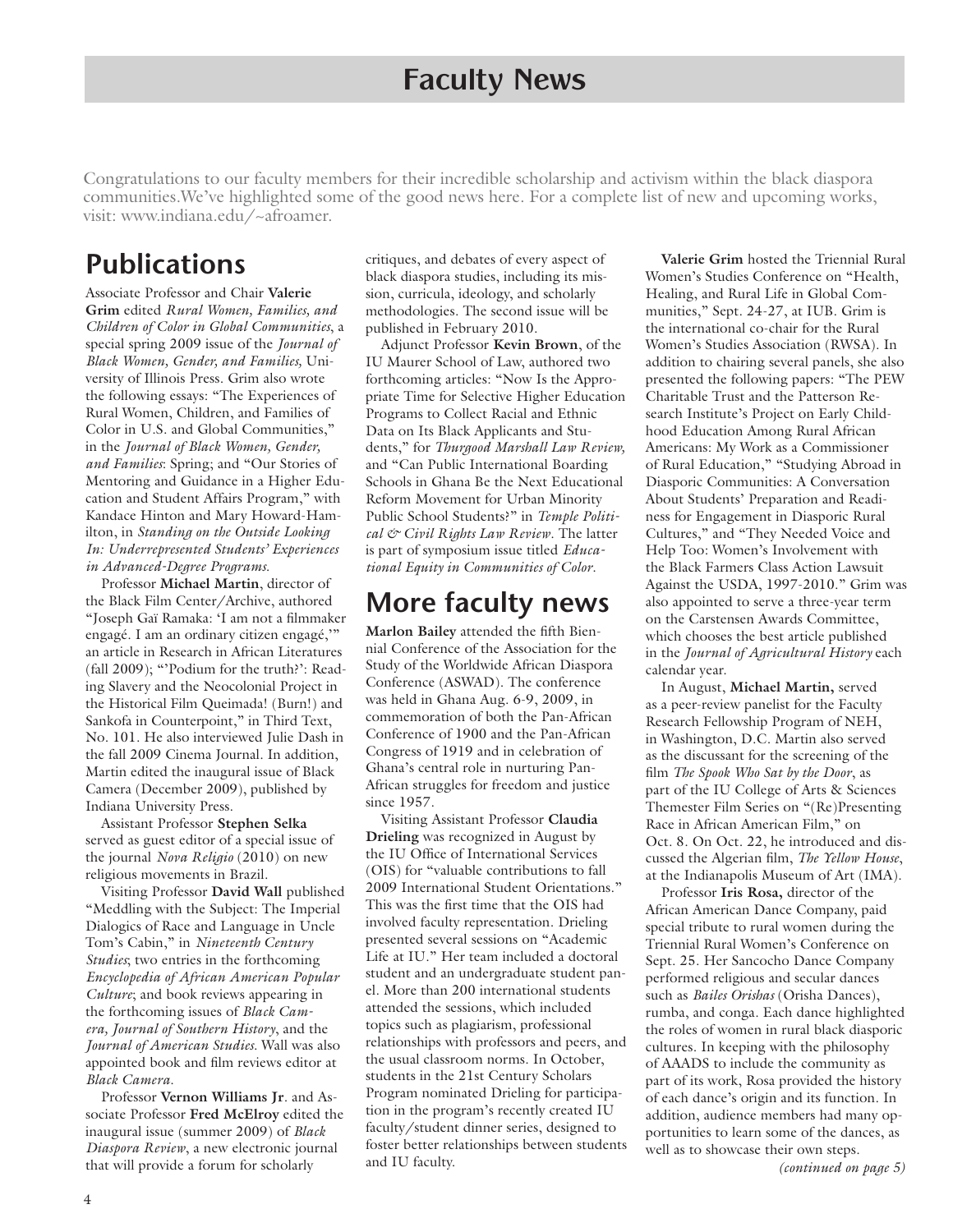### **1980s**

**Clarence O. Wells**, BA'89, works as a staffing coordinator for Home Depot Supply in Atlanta. He is a member of the board of directors of KAPsi Foundation of Decatur, Ga., and a sponsor of Celine's Place, a home for at-risk girls ages 7-17. Wells lives in Decatur.

### **1990s**

**Michael W. Johnson**, BA'91, is an employment adviser for Job Works in Indianapolis. He also serves as an Indiana High School Athletic Association official in wrestling, softball, and volleyball. Johnson lives in Indianapolis.

**Walton Muyumba**, BA'94, PhD'01, is the author of *The Shadow and the Act: Black Intellectual Practice, Jazz Improvisation, and Philosophical Pragmatism*, published by the University of Chicago Press in June. An I-Man in basketball, Muyumba is an associate professor of English at the University of North Texas, Denton. He lives in Denton.

In August, the Mortar Board National College Senior Honor Society presented **Shontrai D. Irving**, BA'97, MA/JD'03, an attorney for State Farm Insurance in Crown Point, Ind., with its prestigious Alumni

Achievement Award at the society's national conference in Chicago. The award is conferred annually on Mortar Board alumni who have made outstanding contributions at local, national, and international levels, and who serve as role models to collegiate members. An activist for children, Irving has served as a foster parent to four children ages 2-8 and he was named Indiana's Foster Parent of the Year in 2007. Irving was also chosen as an Indianapolis Colts 'Anthem Angels' honoree for the Colts game against the Houston Texans on Nov. 8. The Colts teamed up with Anthem Blue Cross and Blue Shield to honor community members working in civil or public service professions who have been a "first respondent" in service to others, above the call of duty. Honorees receive four VIP club seat tickets to a Colts game, on-field recognition at the game, a feature story on the Colts Web site, and a story in the Colts game-day magazine. Irving lives in Gary, Ind.

#### **2000s**

**Emily B. Campbell**, BA'07, writes, "I am in my third year of teaching in Andalucia, Spain, and continue long-distance research for IU's Department of African American

and African Diaspora Studies' Research Program in Transcultural and Intercultural Philanthropic Studies."

**Shirley I. Payne**, BA/BS'07, was accepted into the IU School of Medicine's Master of Public Health program in fall 2008. She was formerly a bookseller with Barnes and Noble. Payne lives in Indianapolis.

**April F. Smith**, MA'07, participated in the summer 2009 Institute for The National Council for Black Studies for students currently pursuing a PhD in Africana studies or related disciplines (humanities, social sciences, and education). The institute was designed to foster cross-fertilization of ideas, as participants learn from one another and debate different disciplinary visions. Smith is completing her dissertation in the IUB Department of Communication and Culture. For more information about the 2010 NCBS Summer Institute, contact Smith at afsmith@indiana.edu.

**Use the form on page 6 to send us a note about what you're doing. Talk to the Drum:**

*We'd love to hear from you!* 

# **Faculty news**

*(continued from page 4)*

In June, Assistant Professor **Micol Seigel** attended the Latin American Studies Association's international meeting and the Laboratório de Antropologia e História conference at the Museu Nacional, the anthropology branch of the Federal University of Rio de Janeiro (Brazil). Both conferences were held in Rio de Janeiro. While in Rio she conducted research at the Biblioteca Nacional and the Arquivo Nacional. In July she attended the Tepoztlán Institute for the Transnational History of the Americas in Tepoztlán, in Morelos, Mexico, an annual conference that she helps organize and of which IU is an institutional sponsor. In August, Seigel completed a weeklong training program for the Inside-Out Prison Exchange Program, a transformative pedagogical workshop that aims to provide the support and skills for faculty to teach Inside-Out courses in prisons near their home institutions. Seigel

hopes to teach such a course during spring 2010, with 15 "outside" IU undergraduates, and 15 "inside students" from the correctional facility.

Assistant Professor **Stephen Selka** spent August and part of September in Bahia, Brazil, studying the Afro-Catholic Sisterhood of Our Lady of the Good Death. He is presenting on his work in November at the American Academy of Religion meetings in Montreal. In addition, he has been invited to talk about cultural heritage politics at the Bildner Center for Western Hemisphere Studies at the CUNY Graduate Center in December.

Adjunct Professor **Kevin Brown**, delivered a paper titled "Impact of the New Department of Education Guidelines for the Classification of Race and Ethnicity on Blacks," at the *Hamline Journal of Public Law and Policy* 2009 Spring Symposium, "*Barriers to Justice: Responding to the Needs of America's Low-Income Population*" at the Hamline University School of Law in St. Paul, Minn., on March 12.

# **Need help with** your job search?

**IU Alumni Career Services** can help...

**IU Alumni Association members have full** access to all IU Alumni Career Services. We have resources for every step of your job search, all can be accessed at www. iualumnicareers.com.

For more information on IU Alumni Career Services, go to www.iualumnicareers.com and click on "Overview of Services."